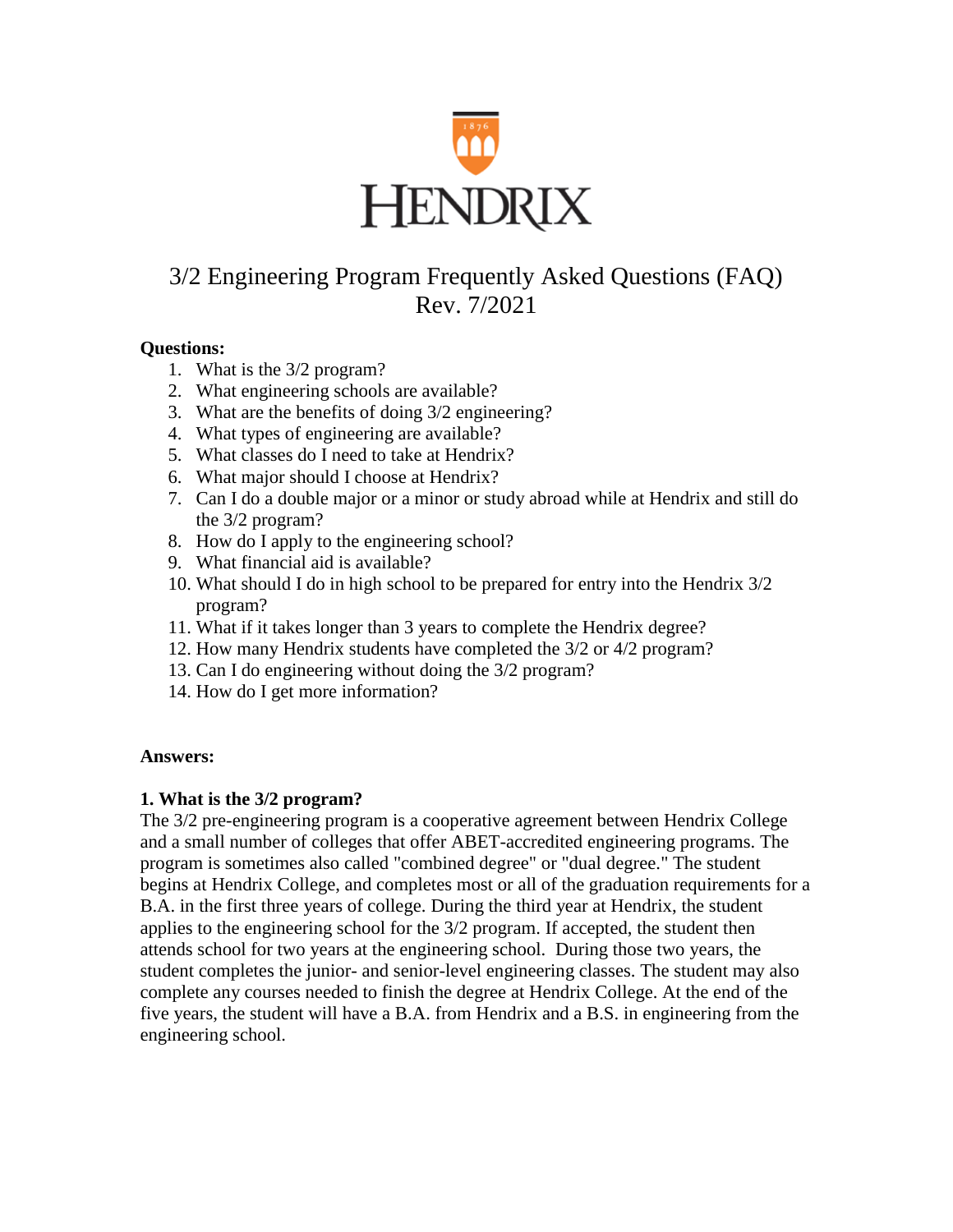## **2. What engineering schools are available?**

Two engineering schools currently have cooperative agreements with Hendrix College. They are:

#### **Columbia University** in New York City, NY

[https://undergrad.admissions.columbia.edu/learn/academiclife/engineering/combined](https://undergrad.admissions.columbia.edu/learn/academiclife/engineering/combined-plan-program)[plan-program](https://undergrad.admissions.columbia.edu/learn/academiclife/engineering/combined-plan-program)

#### **Washington University in St. Louis** in St. Louis, MO

<https://engineering.wustl.edu/academics/dual-degree-program/index.html>

# **3. What are the benefits of doing the 3/2 program?**

Academic: The first three years at Hendrix provide the academic foundation for the engineering study. By taking the foundation courses in math, physics, and chemistry at Hendrix College, the student receives the benefit of small class sizes (10-30 students per class at Hendrix vs. 100-500 students per class at the engineering schools) and individual attention from the dedicated faculty at Hendrix College. The student also receives an excellent, well-rounded liberal arts education. Hendrix students have the opportunity to participate in the Hendrix Odyssey Program. The engineering schools provide an ABETaccredited engineering degree, which prepares the future engineer for industry or government work. The Hendrix liberal arts experience combined with the technologyfocused education at the engineering schools provides the very best benefits of both types of schools.

Competitive Admissions: The engineering schools in our cooperative agreement have excellent engineering programs, and are highly competitive for admission into their programs. Each year, these schools reserve a small number of seats for students from Hendrix and other schools like us across the nation. The quality of student applications for these spots is extremely high, but the probability of receiving admission through the 3/2 program is much higher than the probability of receiving admission into the engineering program as a freshman.

Financial: Hendrix College is consistently ranked as one of the "best buys" for undergraduate education in the United States. The 2021 tuition costs (before financial aid):

| <b>School</b> | <b>Tuition per year</b> |
|---------------|-------------------------|
| Hendrix       | \$33,000                |
| Columbia      | \$61,671                |
| WUSTL         | \$57,750                |

At Hendrix College, 100% of students receive some form of tuition assistance. Also, the cost of living is far less at Hendrix than it is in New York City and St. Louis. Financial aid is available at the engineering schools.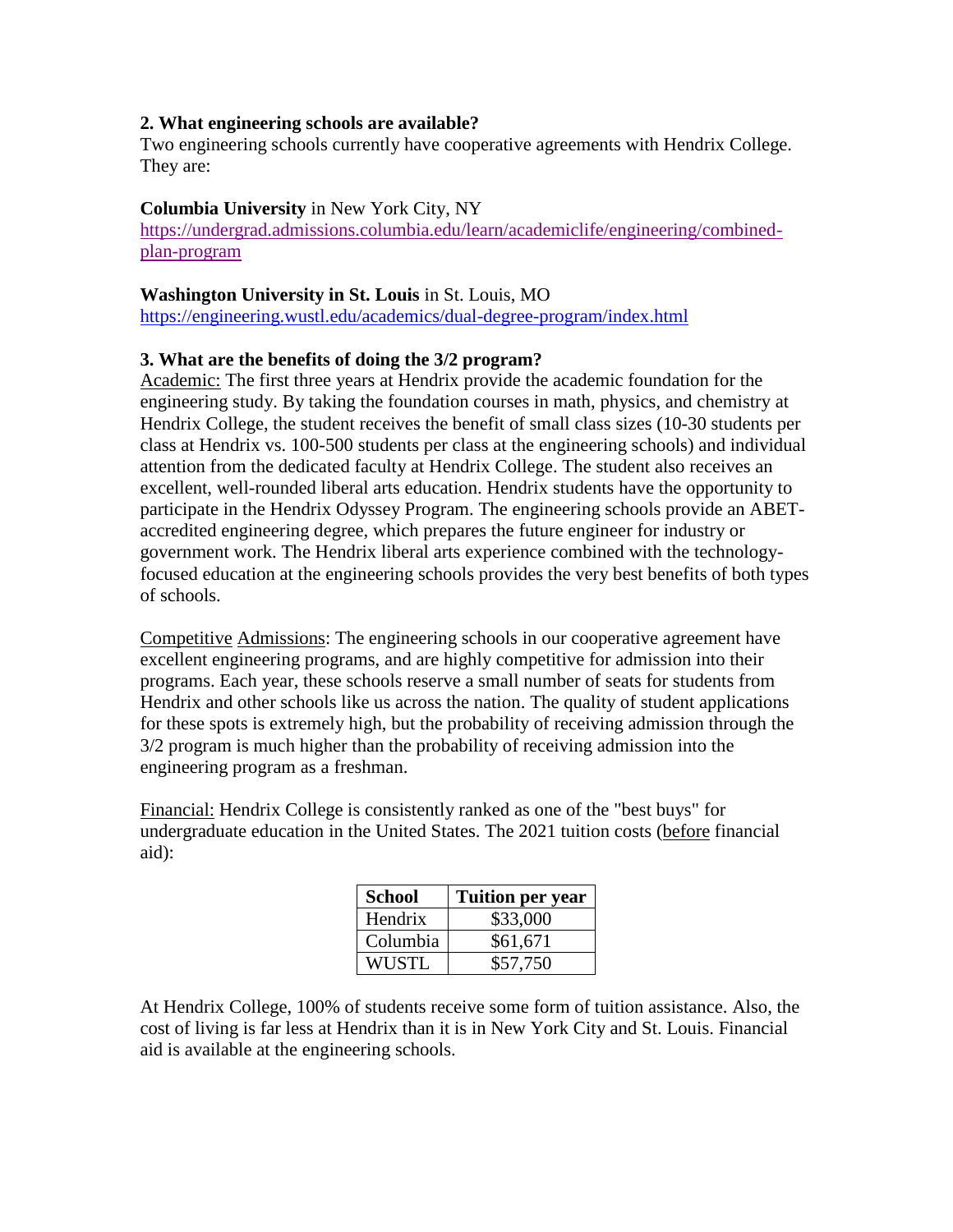#### **4. What types of engineering are available?**

There are many traditional types of engineering, including: mechanical, electrical, chemical, and computer. In addition, there are a variety of other types of engineering offered at the schools such as civil, systems, environmental, biomedical, and industrial engineering. Each school offers different types of engineering degrees. For the most complete and correct lists, please visit the links given in the answer to question #2 to see which engineering programs are offered by each partner school.

## **5. What classes do I need to take at Hendrix?**

Each engineering school has a list of classes that must be completed at Hendrix before admission to the 3/2 engineering program. The list of classes is usually dependent on the type of engineering. Please see the links to each school for the most current list of classes.

For both schools, students will need the following Hendrix courses: Calculus I and II, Multivariable Calculus, Computer programming, General Physics I and II, General Chemistry I. Other classes are required, depending on the school and type of engineering selected.

Please note that there is a minimum gpa (3.3 for Columbia and 3.25 for WashU) for application to the engineering schools. Also, no courses with a grade below C will transfer.

## **6. What major should I choose at Hendrix?**

The choice of major at Hendrix depends on the type of engineering degree being sought. The first step is to investigate the course requirements needed for admission into the desired type of engineering. Next, find the major at Hendrix that requires the largest number of those courses required for admission into the engineering program. For example, a person interested in civil, mechanical, or electrical engineering will typically major in physics. A person interested in chemical or biochemical engineering might major in chemistry, chemical physics, or biochemistry-molecular biology. A person interested in computer engineering should major in computer science. The courses required for each major offered at Hendrix can be found in the Hendrix Catalog at <http://www.hendrix.edu/catalog/>

## **7. Can I do a double major or a minor or study abroad while at Hendrix and still do the 3/2 program?**

Finishing requirements for a Hendrix B.A. degree with one major in three years is difficult and requires careful preparation and planning. Students will not typically have time to also complete a second major or a minor or have time to take a complete semester to study abroad. However, if a student arrives at Hendrix with multiple transfer credits from taking college-level courses, it is possible to complete something beyond the one major. Also, students will often have time to do a study abroad experience during a summer through the Hendrix Odyssey program.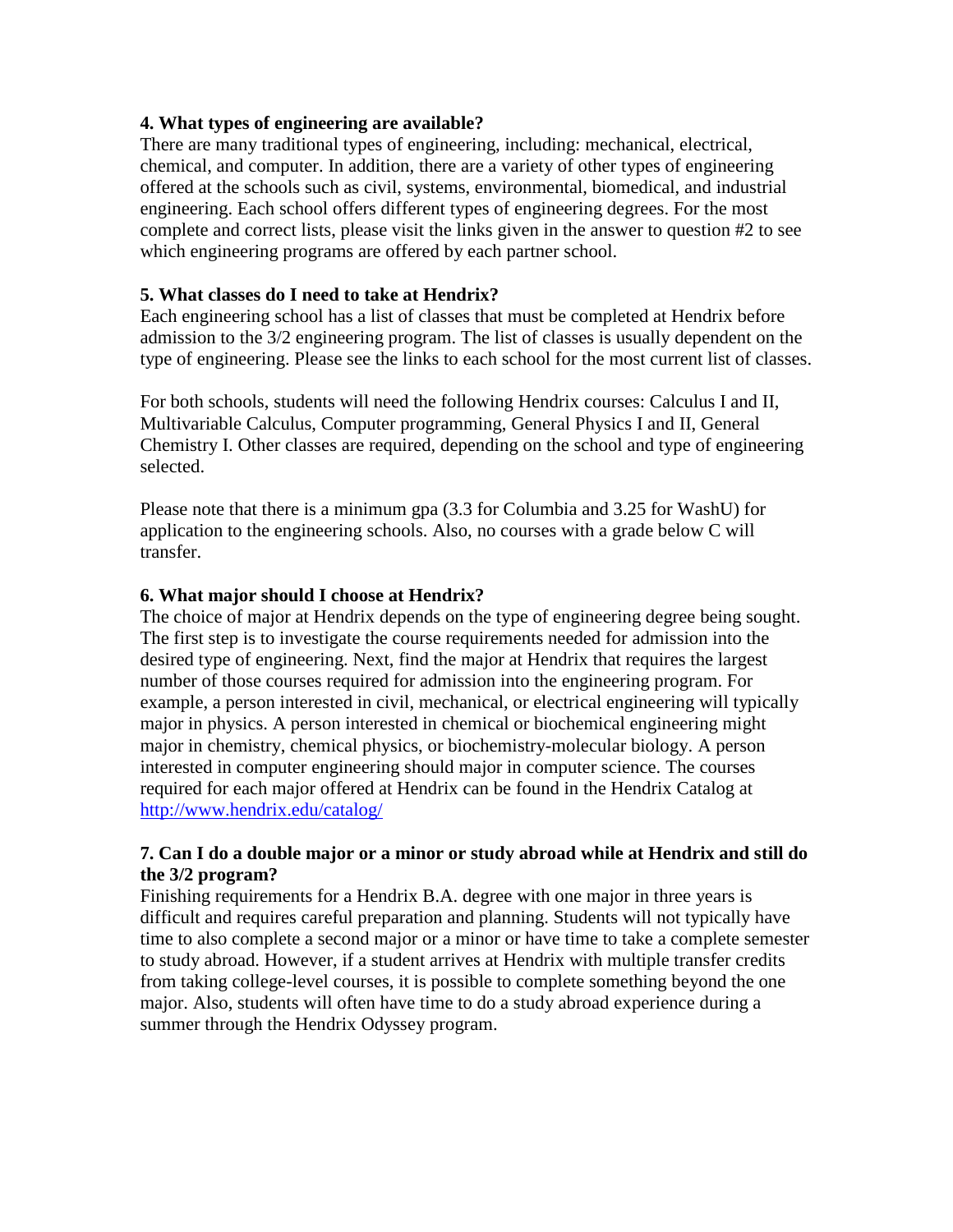## **8. How do I apply to the engineering school?**

During the final year at Hendrix, students will apply to one or more of the engineering schools for admission into their 3/2 program. Each school has its admissions forms and applications available on its website. Students should schedule regular advising meetings with Dr. Wright during each year at Hendrix to receive help in this process.

## **9. What financial aid is available?**

Financial aid packages provided by Hendrix College provide assistance while the student is studying at Hendrix and do not continue while the student is at the engineering school. Outside scholarships may or may not apply to the engineering school tuition, depending on the details and requirements of each scholarship. Each engineering school offers its own financial aid packages, and it is the student's responsibility to apply for these programs at the time of application to the program at each school. Details for each school:

Columbia University <http://cc-seas.financialaid.columbia.edu/>

#### Washington University in St Louis

[https://engineering.wustl.edu/academics/dual-degree-program/Admissions-Financial-](https://engineering.wustl.edu/academics/dual-degree-program/Admissions-Financial-Aid.html)[Aid.html](https://engineering.wustl.edu/academics/dual-degree-program/Admissions-Financial-Aid.html)

# **10. What should I do in high school to be prepared for entry into the Hendrix 3/2 program?**

The most important preparation for a high school student who wishes to apply for the engineering program is a solid foundation in mathematics. The student must be ready to take Calculus I during their first semester at Hendrix in order to complete most of the majors that will prepare the student for a 3/2 program in three years. It is also desirable if the student has received one or more AP credits to apply toward course credit at Hendrix.

# **11. What if it takes longer than 3 years to complete the Hendrix degree?**

It is not unusual for a student to begin at Hendrix with the intention to do the 3/2 program, and then not complete the Hendrix degree in three years. For example, maybe the student decides that engineering or even science is not a good fit for their talents. Maybe the student develops a love for another discipline while at Hendrix. Or, perhaps the student really wants to pursue a minor or a double major and cannot fit all of the required classes into the three years. Other students decide that study abroad or an internship is important to them personally, and decide to take a half or full year to explore that option. A student who decides to pursue the 3/2 program after their freshman year has started often will not be able to complete all requirements in three years if they do not begin the process until their second year. Still other students, especially athletes, wish to stay at Hendrix for four years so that they can enjoy all that Hendrix has to offer before moving on to the engineering school. All of these examples illustrate the fact that the 3/2 program is difficult and requires careful planning.